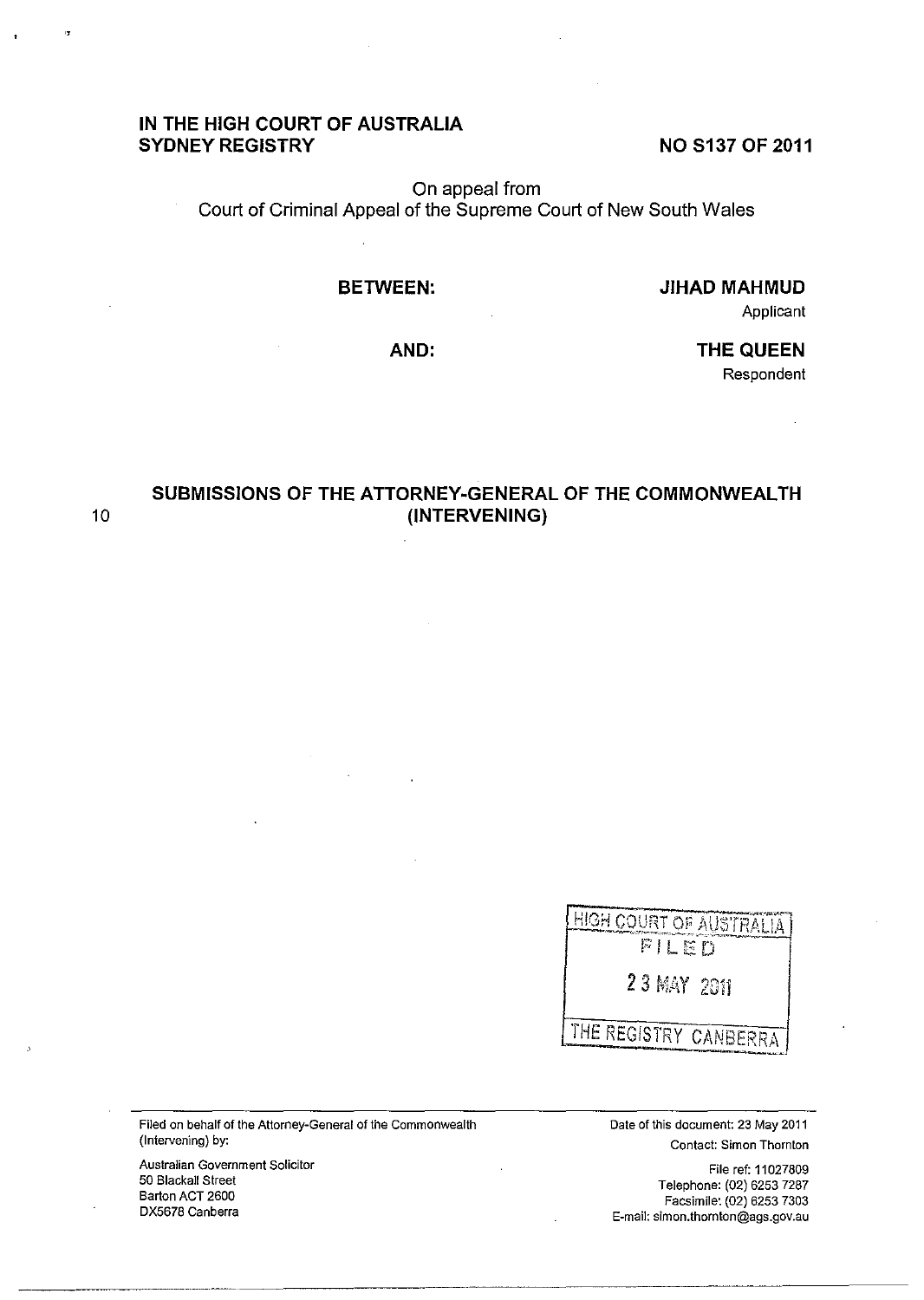# **PART I FORM OF SUBMISSIONS**

1. These submissions are in a form suitable for publication on the Intemet.

## **PART 11 BASIS OF INTERVENTION.**

- 2. The Attomey-General of the Commonwealth **(Commonwealth)** intervenes pursuant to s 78A of the Judiciary Act 1903 (Cth) in support of the respondent to submit that:
- 2.1. Div **1A** of Part 4 of the Crimes (Sentencing Procedure) Act 1999 (NSW) . **(the** Act), which provides a procedure by which a New South Wales court is to determine a non-parole period for specified offences, is not 10 inconsistent with Ch **III** of the Constitution.
	- 2.2. The procedure mandated by the relevant provisions of the Act involves the exercise of judicial power by that court, and is exercised in accordance with orthodox judicial process. Such a procedure would, accordingly, be capable of being conferred, consistently with Ch III of the Constitution, on a federal court or a State court exercising federal jurisdiction; it can, therefore, be validly conferred on a State court by a State law.

## **PART III LEGISLATIVE PROVISIONS**

5F

3. The Commonwealth agrees with the statement of applicable constitutional 20 and statutory provisions set out in Annexure A to the applicant's submissions.

# **PART IV ISSUES PRESENTED BY THE APPLICATION FOR SPECIAL LEAVE**  TO APPEAL

- 4. The applicant submits that Div **1A** of Part 4 of the Act is invalid on the basis that it amounts to an impermissible legislative interference in the exercise of the court's judicial discretion in respect of sentencing and, therefore, substantially interferes with, compromises or impairs the institutional integrity of the courts exercising that discretion in a manner contrary to Ch III of the Constitution.
- 30 5. This submission should be rejected.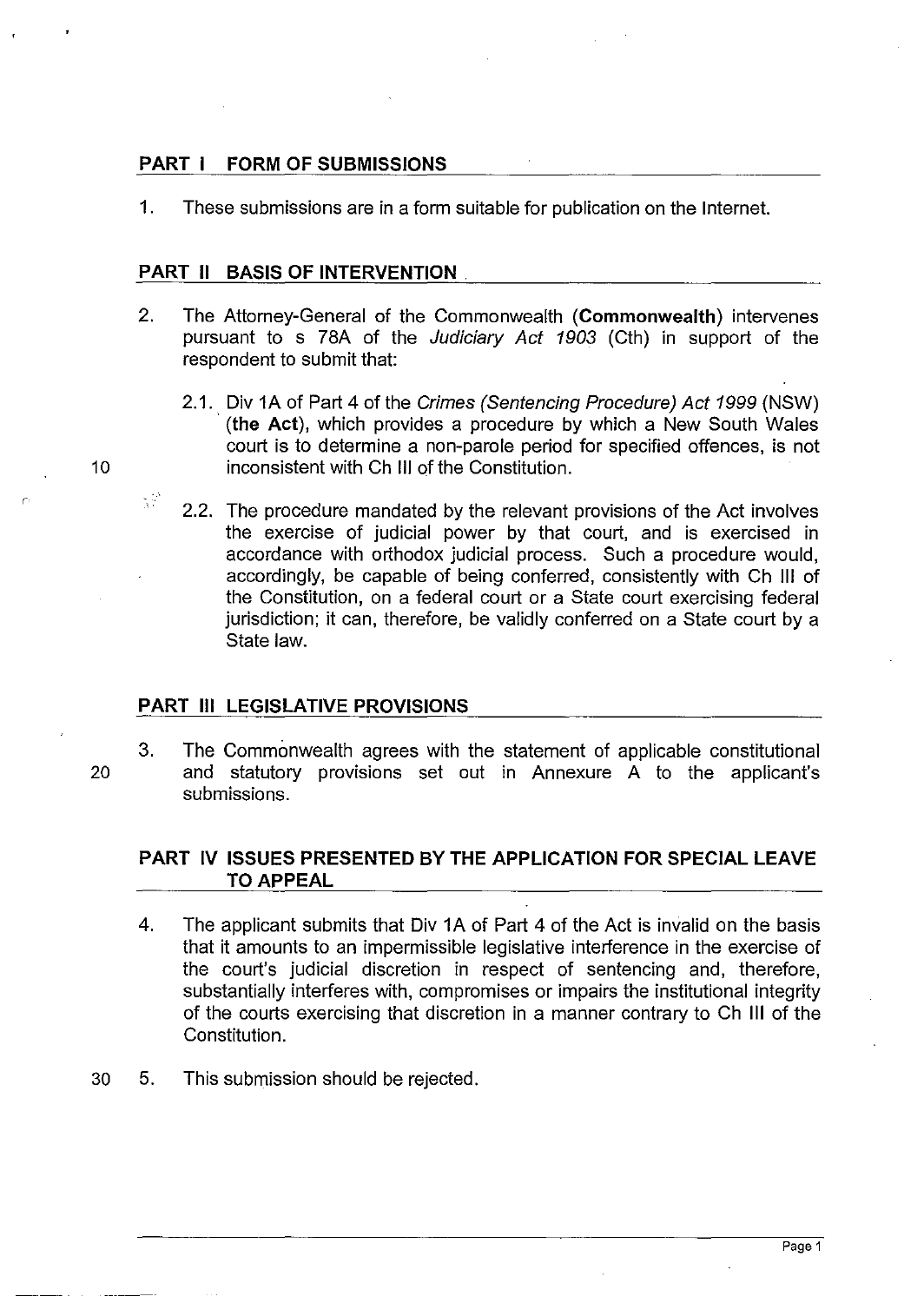Div 1A of Part 4 of the Act would be valid if enacted by the Commonwealth Parliament

6. The Commonwealth contends that the enactment of provisions to the effect of Div 1A of Part 4 of the Act by the Commonwealth Parliament, so as to confer such a sentencing function on a federal court or a State court exercising federal jurisdiction, would be consistent with Ch III of the Constitution.

7. It follows that this function can also be validly conferred on a State court exercising State jurisdiction by a State law consistently with Ch III of the 10 Constitution.'

8. Where there would be no breach of the separation of powers doctrine and the requirements for the exercise of judicial power in federal jurisdiction under Ch III of the Constitution, no occasion arises to consider the principle formulated in Kable v Director of Public Prosecutions (NSW),<sup>2</sup> and developed in later cases,<sup>3</sup> upon which the applicant relies.

Mandatory sentencing is constitutionally permissible

- 9. Before turning to the attributes of judicial power, and the consistency of the impugned provisions with the exercise of such power, a fundamental flaw in the applicant's submissions must first be highlighted  $-$  they are contrary to 20 the authoritative acceptance of mandatory sentencing.
	- 10. In Palling v Corfield,<sup>4</sup> the High Court accepted that a mandatory sentence for a Commonwealth offence did not usurp the judicial power in Chapter III of the Constitution or otherwise infringe the separation of powers. Barwick CJ said:<sup>5</sup>

It is beyond question that the Parliament can prescribe such penalty for the offences it creates. It may make the penalty absolute in the sense that there is

H A Bachrach Pty Ltd v Queensland (1998) 195 CLR 547 at 561-562 [14] per the Court; Silbert v . Director of Public Prosecutions (WA) (2004) 217 CLR 181 at 186 [10]-[11] per Gleeson CJ, McHugh, Gummow, Hayne, Callinan and Heydon JJ; Baker v The Queen (2004) 223 CLR 513 at 534-535 [51] per McHugh, Gummow, Hayne and Heydon JJ; Hogan v Hinch (2011) 85 ALJR 398 at 421 [91] per Gummow, Hayne, Crennan, Kiefel and Bell JJ; 275 ALR 408 at 434.

<sup>,</sup>  (1996) 189 CLR 51.

<sup>3</sup>  See, for example, Baker v The Queen (2004) 223 CLR 513; Fardon v Attorney-General (Qld) (2004) 223 CLR 575; Forge v Australian Securities and Investments Commission (2006) 228 CLR 45; Gypsy Jokers Motorcycle Club Inc v Commissioner of Police (2008) 234 CLR 532; International Finance Trust Co Lld v New South Wales Crime Commission (2009) 240 CLR 319; South Australia v Totani (2010) 85 ALJR 19; 271 ALR 662.

<sup>4</sup>  (1970) 123 CLR 52.

<sup>5</sup>  (1970) 123 CLR 52 at 58. Likewise, in Fraser Henleins Pty Lld v Cody (1945) 70 CLR 100 at 119, Latham CJ had observed that "[i]t has never been suggested that the sphere of judicial power is invaded when Parliament provides for a maximum or minimum penalty for offences which are duly proved in courts of law".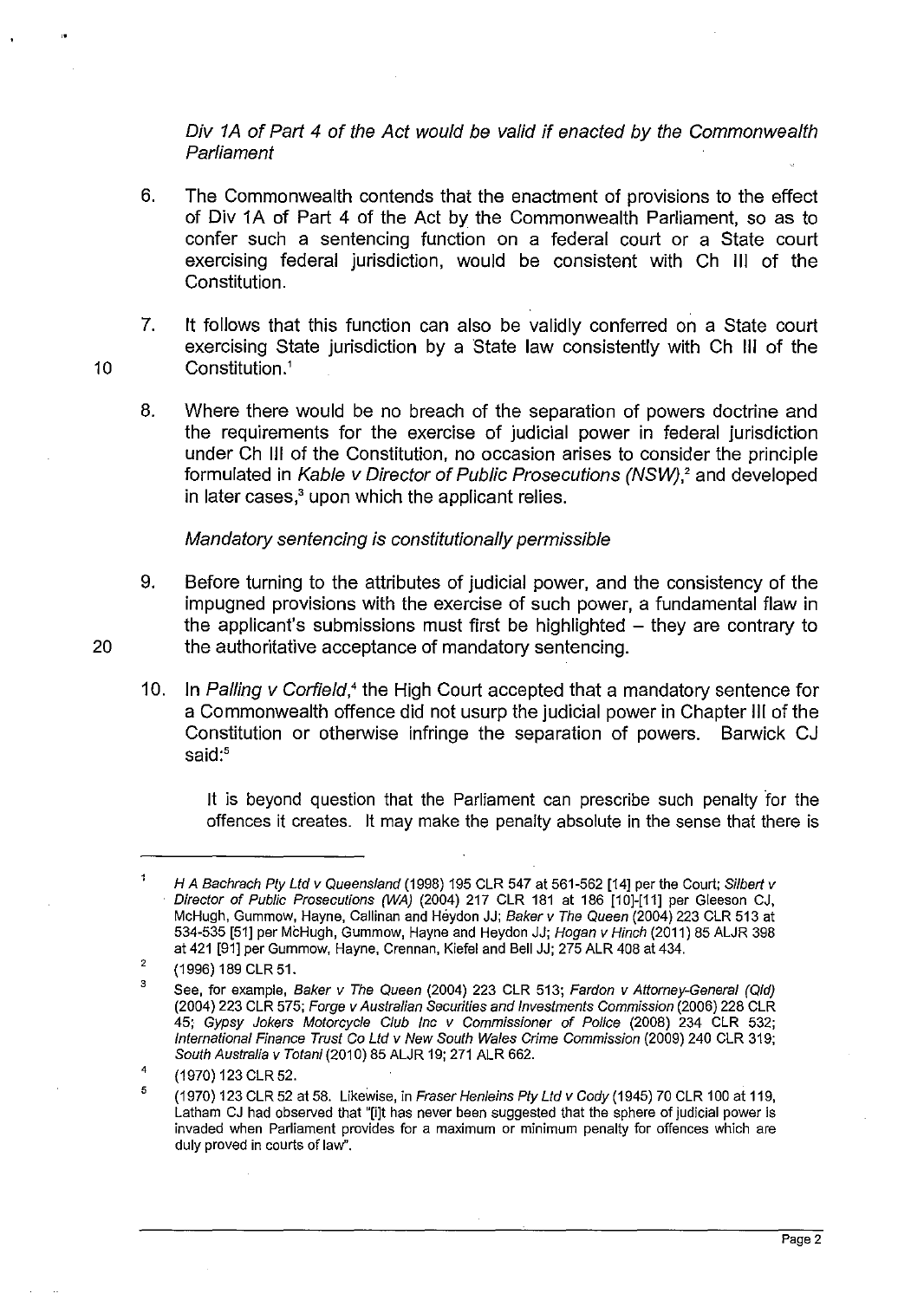but one penalty which the court is empowered to impose and, in my opinion, it may lay an unqualified duty on the court to impose that penalty. The exercise of the judicial function is the act of imposing the penalty consequent upon conviction of the offence which is essentially a judicial act. If the statute nominates the penalty and imposes on the court the duty to impose it, no judicial power or function is invaded: nor, in my opinion, is there any judicial power or discretion not to carry out the terms of the statute ... It cannot be denied that there are circumstances which may warrant the imposition on the court of a duty to impose a specific punishment. If Parliament chooses to deny the court such a discretion, and to impose such a duty, ... the court must obey the statute in this respect assuming its validity in all other respects. It is not, in my opinion, a breach of this Constitution not to confide any discretion to the court as to the penalty to be imposed.

- 11. In the same case, Walsh J said that "[i]t could not be disputed ... that the Parliament may make a valid law by which no discretion is given to the court as to the punishment of a person convicted of an offence".<sup>6</sup>
- 12. The authority of Palling  $v$  Corfield<sup> $r$ </sup> in relation to mandatory sentencing has not been called into question in the High Court.<sup>8</sup>
- 13. Furthermore, it has been applied in relation to statutory schemes in existence 20 in State and Territory jurisdictions.<sup>9</sup> It was applied, for example, in Wynbyne *v* Marshall,<sup>10</sup> in relation to a constitutional challenge to s 78A of the Sentencing Act 1995 (NT), which obliged the court to sentence the offender to imprisonment for a minimum of 14 days despite the fact that she had no prior convictions, she had pleaded guilty to stealing a can of beer valued at

<sup>,</sup>  (1970) 123 CLR 52 at 68. See also, 62-63 per McTiernan J; 64-65 per Menzies J, 65 per Windeyer J (agreeing with the other members of the Court), 67 per Owen J, 70 per Gibbs J (agreeing with the other members of the Court). See also, in different constitutional contexts -United Kingdom: Hinds v R [1977] AC 195 at 226 per Lord Oiplock; Ireland: Deaton v Attorney-General [1963] IR 170 at 181-182 per Ó Dálaign CJ; Solomon Islands: Gerea *v Director of Public* Prosecutions [1986] LRC (Crim) 3 at 10-11 per Connolly JA (with whom White P agreed).

<sup>7</sup>  (1970) 123 CLR 52.

<sup>,</sup>  , Palling *v* Corfield has been cited with approval in relation to the constitutionality of a Commonwealth law that requires a court exercising federal jurisdiction to make specified orders if a pre-condition to the order depends on a decision of the executive: International Finance Trust Co Ltd *v* New South Wales Crime Commission (2009) 240 CLR 319 at 352 [49] per French CJ; Totani *v* South Australia (2010) (2010) 85 ALJR 19 at 43-44 [71] per French CJ; 271 ALR 662 at 689.

Wynbyne v Marshall (1997) 117 NTR 11; Lloyd v Snooks (1999) 9 Tas R 41 at 44-47 [6]-[9] per Wright J (with whom Cox CJ and Evans J agreed); Rv Barnett (2009) 198 A Crim R 251 at 257 [16] per Gray J: "It is settled that a state parliament can legislate to require the imposition of a mandatory term of imprisonment." His Honour went on to say, relevantly, that '"[i]t follows that state parliaments have power to legislate with respect to mandatory minimum non-parole periods". See also, King v Automotive, Food, Metals, Engineering, printing and Kindred Industries Union (2001) 109 FCR 447 at 473-474 [62] per Gyles J (with whom Finkelstein J agreed).

<sup>10</sup>  (1997) 117 NTR 11.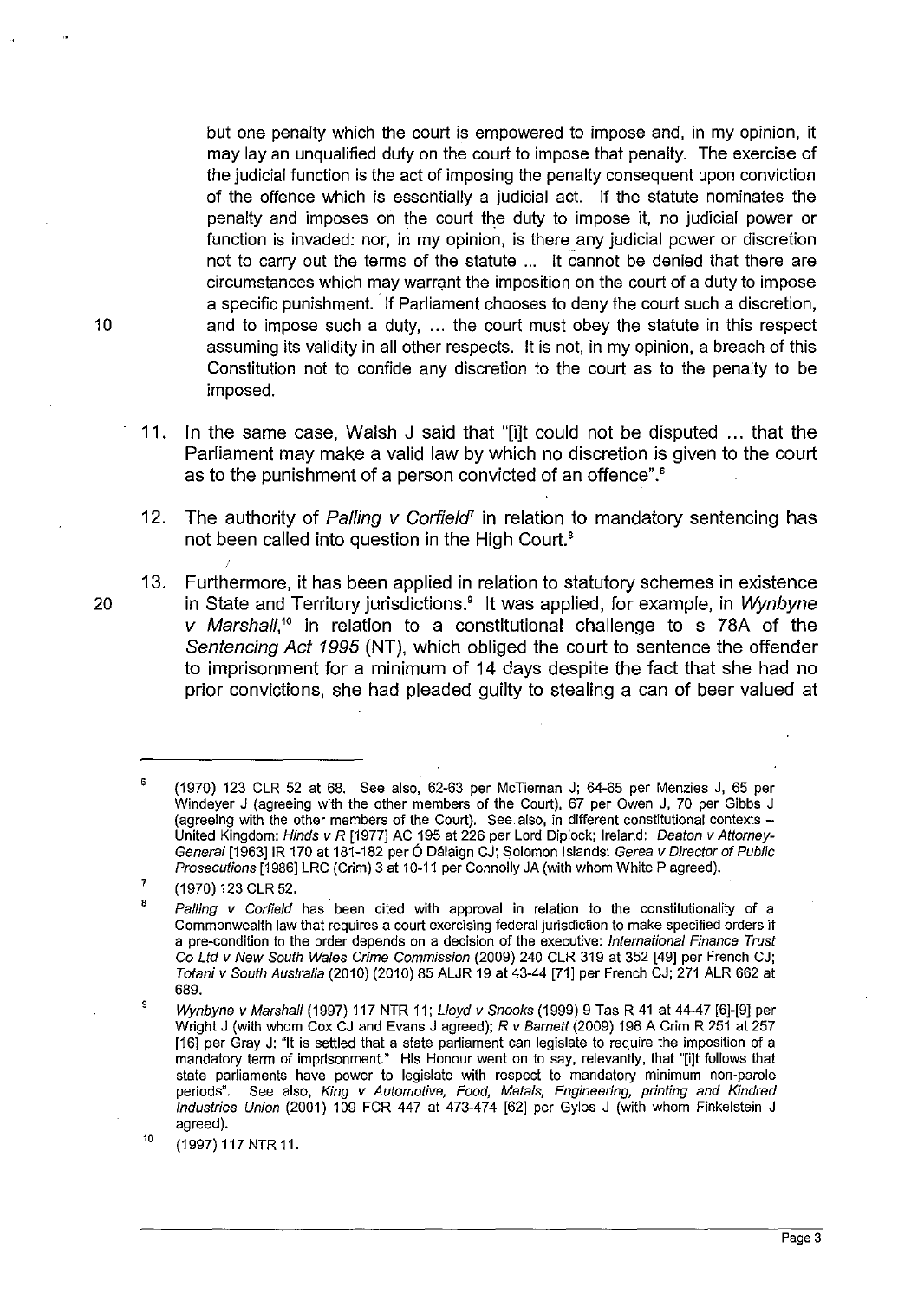\$2.50 and she had provided restitution for property damage.<sup>11</sup> The Full Court of the Northern Territory Supreme Court rejected a constitutional challenge to the legislation based on the contention that Ch **III** prevents the Parliament depriving the courts of their sentencing discretion.'2 The proposition derived from Palling v Corfield, namely that the imposition of a duty to impose a particular sentence is within the competence of the Parliament, was described as "firmly established".13

14. That mandatory sentencing is constitutionally permissible is consistent with the well-established proposition that the conferral by the legislature of a 10 power on a court with a duty to exercise it if certain conditions are satisfied is consistent with Ch III of the Constitution.14 This proposition extends not only to whether there is to be imposed a particular minimum sentence for an offence, but also, if there is to be a custodial sentence, the minimum length of any custodial sentence or non-parole period. The Commonwealth Parliament has acted on the view that laws setting minimum sentences and minimum non-parole periods are valid.<sup>15</sup>

15. It is against this background that the applicant's challenge16 to the correctness of Palling  $v$  Corfield<sup>17</sup> must be viewed. That challenge is made without reference to the factors set out in John v Federal Commissioner of 20 Taxation,18 and is made despite no doubt being cast upon the proposition that a law conferring a power on a court to impose a mandatory sentence is constitutionally valid.

<sup>11</sup>  (1997) 117 NTR 11 at 16.

<sup>12</sup>  Wynbyne v Marshall (1997) 117 NTR 11 at 21-26 per Mildren J (with whom Bailey J agreed). The High Court (Gaudron and Hayne JJ) refused the appellant special leave to appeal: Wynbyne v Marshall [1998J HCATrans 191 (21 May 1998).

<sup>13</sup>  Wynbyne v Marshall (1997) 117 NTR 11 at 14 per Martin CJ.

<sup>14</sup>  International Finance Trust Co Lld v New South Wales Crime Commission (2009) 240 CLR 319 at 352 [49J per French CJ, 360 [77J per Gummow and Bell JJ, 372-373 [120J-[121J per Hayne, Crennan and Kiefel JJ, 386 [157J per Heydon J; South Australia v Totani (2010) 85 ALJR 19 at 43-44 [71J per French CJ, 52-53 [133J per Gummow J, 94 [339J per Heydon J, 110 [420J-[421J per Crennan and Bell JJ; 271 ALR 662 at 689, 701, 757-758, 778-779.

<sup>15</sup>  See Crimes Act 1914 (Cth), s 19AG (which sets minimum non-parole periods for certain federal offences, including offences relating to terrorism, and which was the subject of a constitutional challenge, which was later abandoned, in R v Lodhi (2007) 179 A Crim R 470 at 528 [216] per Price J; see also in relation to s 19AG, Hili v The Queen (2010) 85 ALJR 195 at 201-202 [23]-[29] per French CJ, Gummow, Hayne, Crennan, Kiefel and Bell JJ; 272 ALR 465 at 471-473); Migration Act 1958 (Cth), s 236B (which sets minimum sentences of imprisonment and minimum non-parole periods for certain offences, including aggravated offences of people smuggling). At the State level, see also Criminal Law (Sentencing) Act 1988 (SA), s 32A (which was discussed by the High Court in PNJ *v* R (2009) 83 ALJR 384; 252 ALR 612 and the constitutionality of which was upheld in *R v Ironside* (2009) 104 SASR 54 at 68 [71]-[72] per Doyle CJ (with whom . Kourakis J relevantly agreed), 89-90 [150J per Gray J).

<sup>16</sup>  Applicant's submissions, paragraph 46.

<sup>17</sup>  (1970) 123 CLR 52.

<sup>18</sup>  (1989) 166 CLR 417 at 438-439 per Mason CJ, Wilson, Dawson, Toohey and Gaudron JJ. See also, Queensland v The Commonwealth (The Second Territorial Senators Case) (1977) 139 CLR 585 at 630 per Aickin J; Wurridjal v The Commonwealth (2009) 237 CLR 309 at 350-353 [65J-[71J per French CJ.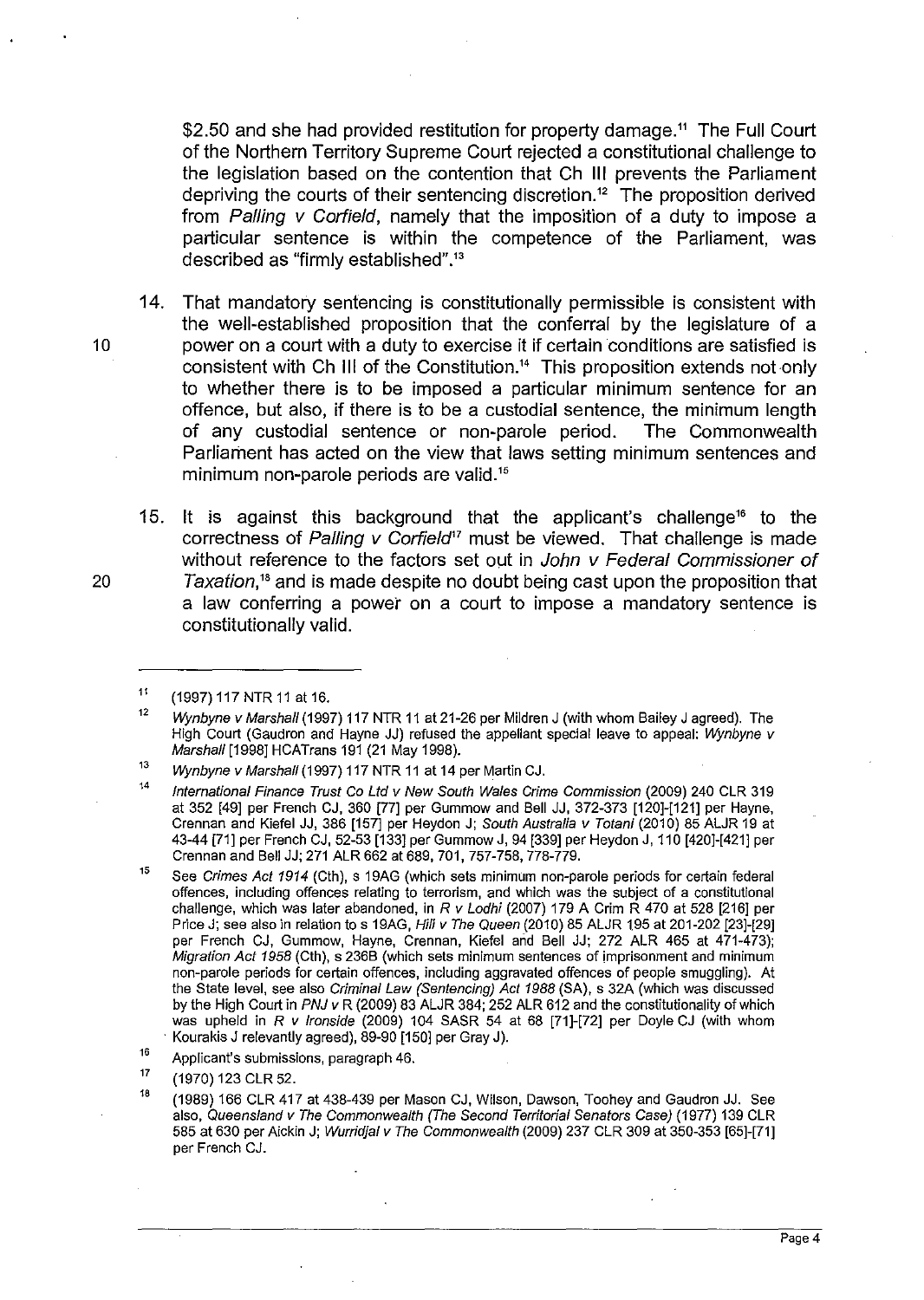- 16. An inevitable consequence of mandatory sentencing is that the usual principles of sentencing do not apply. That is to say, a court is obliged to impose the specified sentence without having regard, as is usually relevant to sentencing, to the particular circumstances of the offence and the offender.
- 17. The impartial administration of justice by an independent judiciary has for centuries accommodated the existence of mandatory sentences.
- 18. At the time of federation, there were in existence statutory provisions that required the imposition of a mandatory sentence of death for treason<sup>19</sup> and 10 murder.20 Even after the removal of the death penalty as a penalty for murder in Australia,<sup>21</sup> imprisonment for life was mandatory for that crime in Australia<sup>22</sup> and remains so in some jurisdictions.<sup>23</sup> Although such mandatory sentences were generally subject to commutation to life sentences (in the case of a mandatory death sentence) and early release schemes, known as "tickets-of-leave" (in the case of a mandatory life sentence), $24$  the conferral of a duty on the courts to impose a mandatory sentence on a person upon conviction for particular offences was undoubtedly accepted.

 $21$ See, for example, Crimes (Amendment) Act 1955 (NSW), s 5(b); Crimes (Capital Offences) Amendment Act 1975 (Vic), s 2; Criminal Code Amendment Act 1922 (Qld), s 3(xiv); Acts Amendment (Abolition of Capital Punishment) Act 1984 (WA), s 20; Statutes Amendment (Capital Punishment Abolition) Act 1976 (SA), s 6; Criminal Code Act 1968 (Tas), s 4.

22 Crimes Act 1900 (NSW), s 19 (as amended in 1955); Crimes Act 1890 (Vic), s 3 (as amended in 1975); Criminal Code 1899 (Qld), s 305 (as amended in 1922); Criminal Code Act 1913 (WA). s 282 (as amended in 1984); Criminal Law Consolidation Act 1935 (SA), s 11 (as amended in 1976); Criminal Code (in the Criminal Code Act 1924) (Tas), s 158 (as amended in 1968).

23 In Queensland, South Australia and the Northern Territory, there remains a mandatory life sentence for the crime of murder: see, respectively, Criminal Code 1899 (Qld), s 305; Criminal Law Consolidation Act 1935 (SA), s 11; Criminal Code (NT), s 157. The mandatory life sentence for murder was removed in other jurisdictions as follows: Crimes (Homicide) Amendment Act 1982 (NSW), s 3; Crimes (Amendment) Act 1986 (Vic), s 8; Criminal Law Amendment (Homicide) Act 2008 (WA), s 10; Criminal Code Amendment (Life Prisoners and Dangerous Criminals) Act 1994 (Tas), s 4.

24 See the discussion of this procedure in the context of the New South Wales legal system, where it dates back to the days of Governor Phillip, in Baker v The Queen (2004) 223 CLR 513 at 527-528 [27]-[29] per McHugh, Gummow, Hayne and Heydon JJ.

<sup>19</sup>  Although only in some jurisdictions, see, for example, Crimes Act 1890 (Vic), s 7; Criminal Code 1899 (Qld), s 37; contrast Crimes Act 1900 (NSW), s 12 and The Treason Felony Act 1868 (Tas), s 11.

<sup>20</sup>  See, for example, Crimes Act 1900 (NSW), s 19; Crimes Act 1890 (Vic), s 3; Criminal Code 1899 (Qld), s 305; Criminal Law Consolidation Ordinance 1865 (WA), which relevantly applied s 2 of the Offences Against the Person Act 1861 (UK) 24 & 25 Vic c 100 (see also Criminal Code 1902 (WA), s 280); Criminal Law Consolidation Act 1876 (SA), s 6; Offences Against the Person Act 1863 (Tas), s 11. This is consistent with the position in the United Kingdom at the time of federation. There, s 2 of the Offences Against the Person Act 1861 (UK) 24 & 25 Vic c 100 provided for a mandatory sentence of death following a conviction for murder.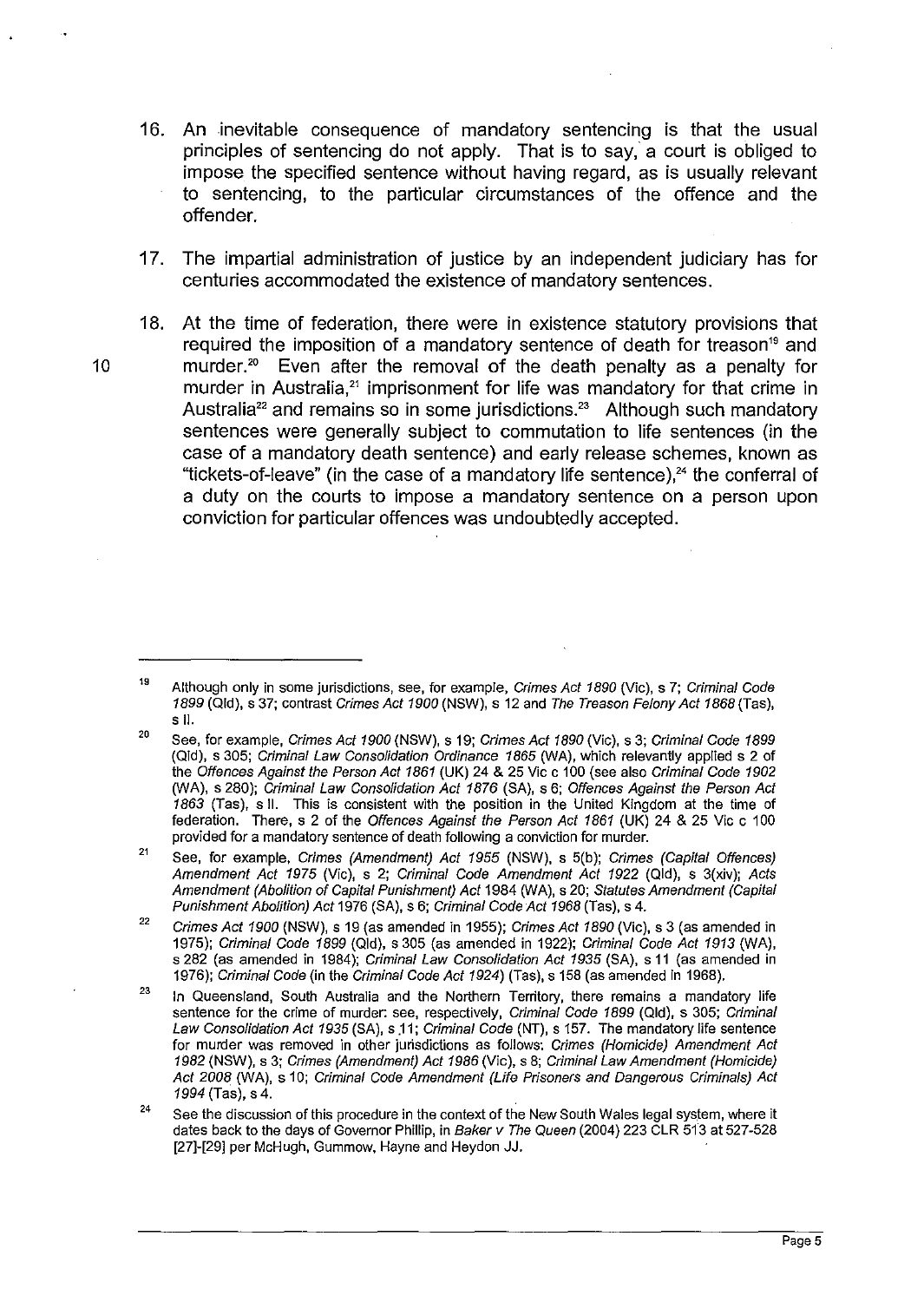- 19. It is, therefore, clear that, at the time of federation, a State Parliament could confer a duty on State courts to require them to impose a mandatory sentence, and thereby remove any sentencing discretion.<sup>25</sup>
- 20. If the legislature may impose a duty on the court to impose a particular mandatory penalty if the person is convicted of an offence without regard to any of the usual sentencing principles, there is no logical reason why it cannot impose a duty on a court to impose a non-parole period by reference to a particular procedure, including the prescription of standard non-parole periods. To put it another way, if Parliament can give a court no discretion 10 regarding the imposition of the head sentence, it must be able to give a court a discretion regarding a non-parole period such as that conferred by Div 1A of Part 4 of the Act. Having referred to Palling v Corfield, Gray J said in  $R$  v *lronside*,<sup>26</sup> in relation to the minimum non-parole period prescribed by s 32A of the Criminal Law (Sentencing) Act 1988 (SA):

It follows that legislation requiring State courts to impose mandatory or minimum sentences is not offensive to Chapter III of the Constitution. If State legislation can validly require a court to impose a mandatory or minimum head sentence for all persons found guilty of a particular offence, then there is no reason in principle why State legislation cannot validly require the imposition of a minimum nonparole period. That period could be expressed in absolute terms or as a percentage of the head sentence to be imposed in the particular case.

- 21. That this is so follows from the proposition that it would be open to the Commonwealth Parliament to either require a non-parole period, or specify a formula or another means of determining a non-parole period without violating any limitation in Chapter **III** of the Constitution."
- 22. For the reasons which follow, far from requiring the imposition of a mandatory sentence, the impugned provisions vest in the sentencing court a significant discretion as to the appropriate non-parole period in the circumstances of the case.

<sup>25</sup>  Compare Kirk v Industrial Court of New South Wales (2010) 239 CLR 531 at 580-581 [97]-[98] per French CJ, Gummow, Hayne, Crennan, Kiefel and Sell JJ.

 $\frac{26}{27}$ (2009) 104 SASR 54 at 90 [150] (citations omitted).

Compare Leeth v Commonwealth (1992) 174 CLR 455 at 469 per Mason CJ, Dawson and McHugh JJ: "It was for Parliament to determine whether the minimum term to be served was to be fixed by reference to State laws or by some other means". The impugned Commonwealth legislation in Leeth required a court to fix the non-parole period by reference to State and Territory laws, one of which provided that the non-parole period should be at least three-quarters of the length of the sentence for a serious offence: see (1992) 174 CLR 455 at 462-463.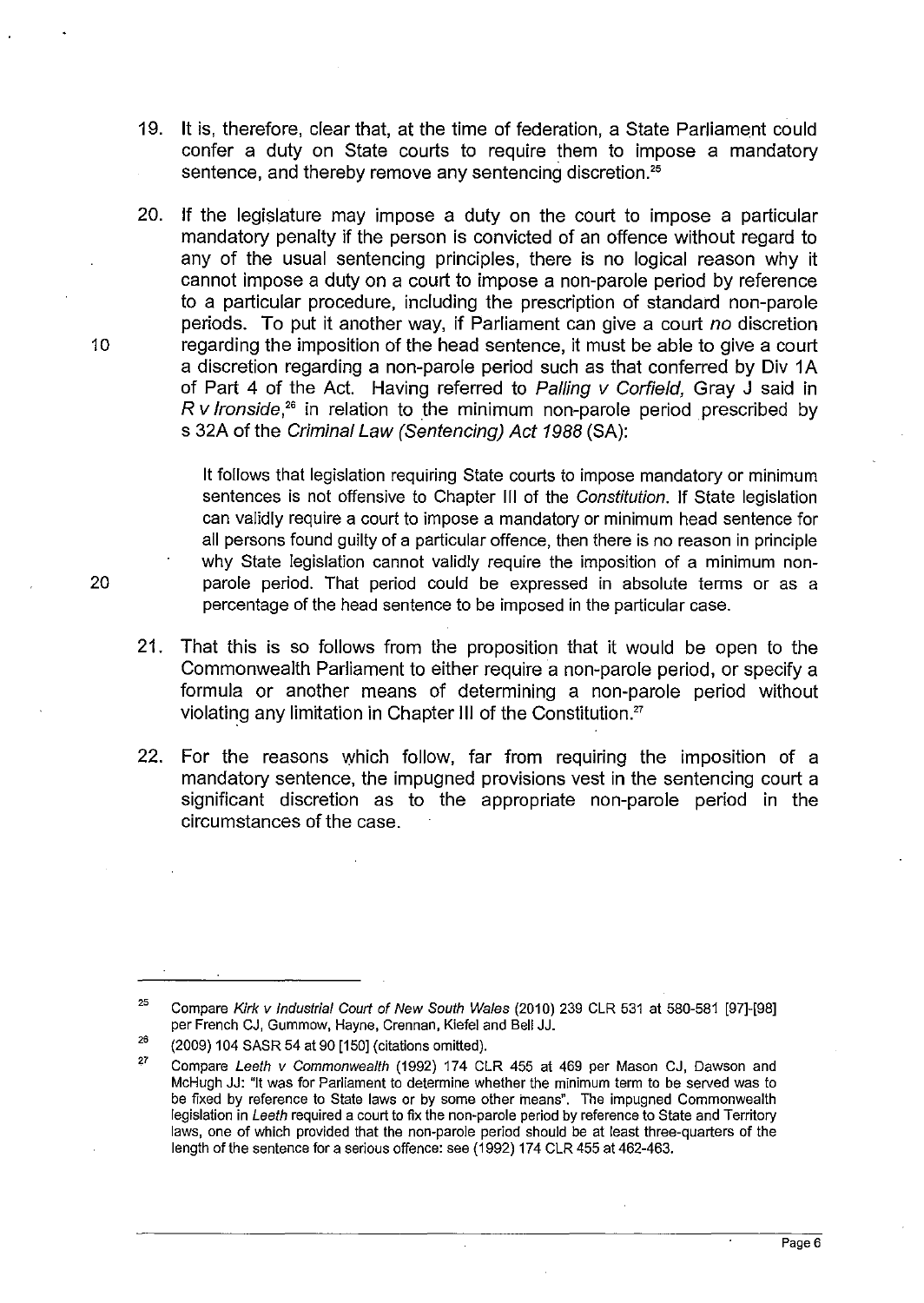The application of Div 1A of Part 4 of the Act involves the exercise of judicial power

- 23. Div 1A of Part 4 of the Act provides a procedure whereby, in setting the nonparole period required by s 44 of the Act, the sentencing court is to have regard to "standard non-parole periods" set out in the Table to that Division. Therein, the Parliament has prescribed a standard period, which "represents the non-parole period for an offence in the middle of the range of objective seriousness for [the specified] offences".<sup>28</sup>
- 24. Relevantly, the applicant was convicted of two such specified offences, 10 namely:
	- 24.1. supplying a large commercial quantity of methylamphetamine contrary to s 25(2) of the Drug Misuse and Trafficking Act 1985 (NSW), to which a standard non-parole period of 15 years applies; and
	- 24.2. unauthorised possession of more than three firearms contrary to s 51 D(2) of the Firearms Act 1996 (NSW), to which a standard nonparole period of ten years applies.
- 25. The subject matter of Div 1A of Part 4 of the Act doubtless involves the exercise of "judicial power": it requires the court to make "a decision settling for the future, as between defined persons ... , a question as to the existence 20 of a right or obligation" so as to create "a new charter by reference to which that question is in future to be decided as between those persons or classes of persons"<sup>29</sup> and it results in the "quelling" of a controversy "by ascertainment of the facts, by application of the law and by exercise ... of judicial discretion".<sup>30</sup> That subject matter stands in contrast to the quideline judgment in issue in Wong v The Queen, the making of which at least began "to pass from the judicial to the legislative".31
- 26. It is true that the concept of parole developed from the Crown's royal prerogative of mercy, which could be exercised by the Governor of New South Wales.<sup>32</sup> The modern parole system was introduced in NSW by the 30 Parole of Prisoners Act 1966 (NSW), and in other States and Territories at
- 

Page 7

<sup>28</sup>  See s 54A(2) of the Act.

<sup>29</sup>  R *v* Trade Practices Tribunal; Ex parte Tasmanian Breweries pty Lld (1970) 123 CLR 301 at 374 per Kitto J.

<sup>30</sup>  Fencott v Muller (1983) 152 CLR 570 at 608 per Mason, Murphy, Brennan and Deane JJ; D'Orta-Ekenaike v Victoria Legal Aid (2005) 223 CLR 1 at 20 [43] per Gleeson CJ, Gummow, Hayne and Heydon JJ.

<sup>31</sup>  (2001) 207 CLR 584 at 614 [80] per Gaudron, Gummow and Hayne JJ.

<sup>32</sup> See the discussion in Kelleher v Parole Board (NSW) (1984) 156 CLR 364 at 371 per Wilson J.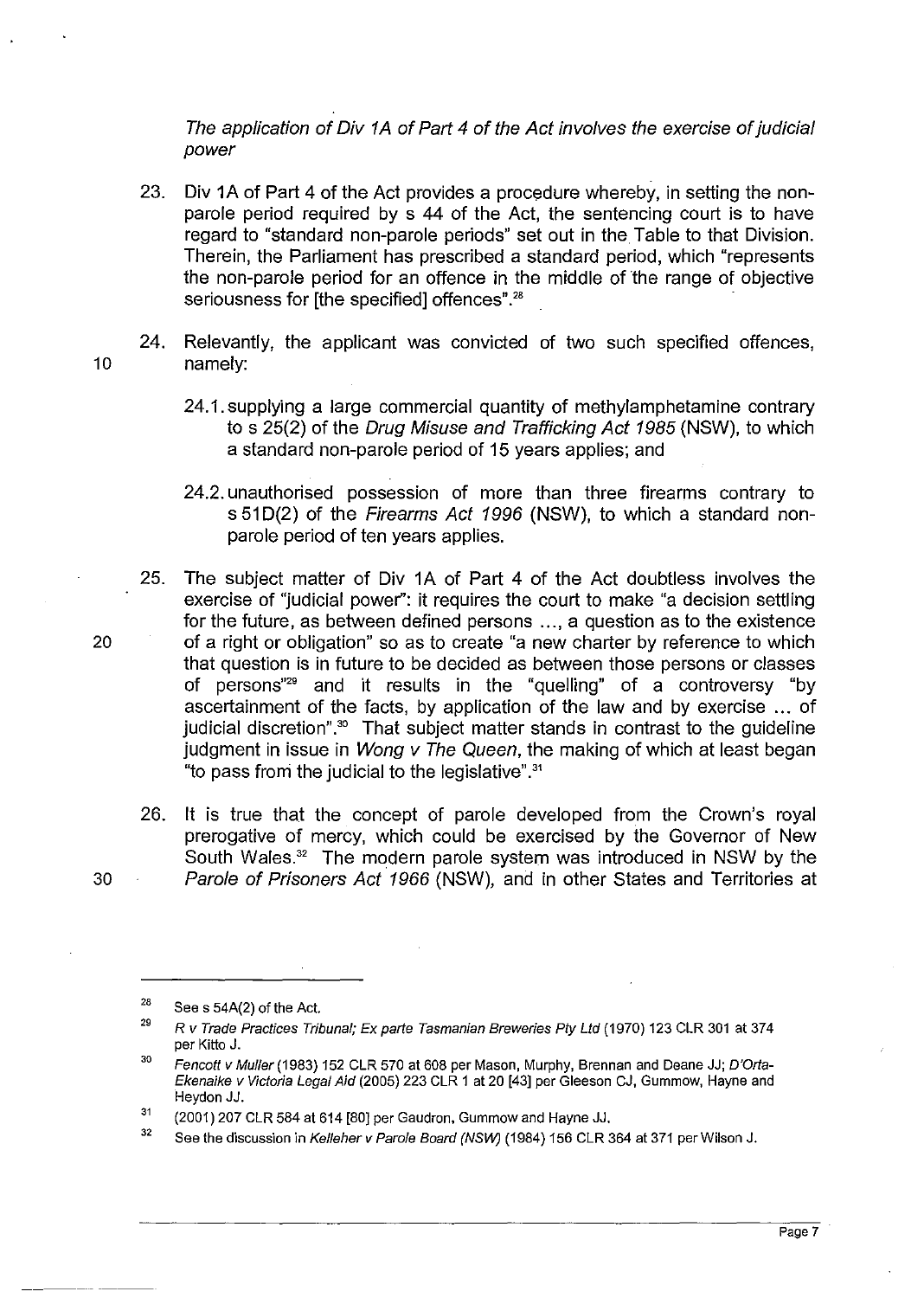about the same time.<sup>33</sup> Section 4 of the Parole of Prisoners Act 1966 (NSW) originally provided that for persons sentenced to imprisonment, after the commencement of the Act, of not less than 12 months, the court, judge or justice shall specify a period of not less than six months before the end of which the person sentenced shall not be released on parole. The Commonwealth submits that, under Chapter III of the Constitution, the determination of a non-parole period is a power which could be exercised by the Commonwealth executive or a federal court.<sup>34</sup>

- 27. The procedure set out in Div 1A of Part 4 of the Act also involves an orthodox 10 judicial process: it involves the conduct of "an inquiry concerning the law as it is and the facts as they are, following by an application of the law as determined to the facts as determined"<sup>35</sup> in proceedings that are open to the public and in which both parties have the opportunity to present evidence and make submissions.<sup>36</sup> The conferral of this sentencing jurisdiction on the courts of New South Wales brings with it the usual incidents of the exercise of jurisdiction by those courts."
	- 28. The impugned provisions here under consideration vest significant discretion in the sentencing court. Section 548(2) of the Act provides:

When determining the sentence for the offence ... the court is to set the standard non-parole period as the non-parole period for the offence unless the court determines that there are reasons for setting a non-parole period that is longer or shorter than the standard non-parole period.

29. The only reasons for which a court may set a longer or shorter non-parole period are set out in s 21A of the Act, and include a number of specified aggravating and mitigating factors to which the court may have regard, as well as "any other objective or subjective factor that affects the relative

<sup>33</sup>  Australian Law Reform Commission. Report No. 15 (Interim) Sentencing of Federal Offenders (1980), paragraph 288. There was significant variation in the State and Territory systems: see paragraph 297.

<sup>34</sup>  Pasini v United Mexican· States (2002) 209 CLR 246 at 253-254 [12]-[13], per Gleeson CJ, Gaudron, McHugh and Gummow JJ; Farbenfabriken Bayer Aktien-Gesel/schaft v Bayer Pharma Pty Ltd (1959) 101 CLR 652.

<sup>35</sup>  R v Trade Practices Tribunal; Ex parte Tasmanian Breweries pty Ltd (1970) 123 CLR 301 at 374 per Kitto J; Harris v Caladine (1991) 172 CLR 84 at 152 per Gaudron J.

<sup>36</sup> Bass v Permanent Trustees Co Ltd (1999) 198 CLR 334 at 356 [56] per Gleeson CJ, Gaudron, McHugh, Gummow, Hayne and Callinan JJ; Harris v Caladine (1991) 172 CLR 84 at 150 per Gaudron J; Re Nolan; Ex parte Young'(1991) 172 CLR 460 at 496 per Gaudron J,

<sup>37</sup> Electric Light and Power Supply Corporation Ltd v Electricity Commission of NSW (1956) 94 CLR 554 at 560 per Dixon CJ, McTiernan, Williams, Webb, Fullagar, Kitto and Taylor JJ; Mansfield v Director of Public Prosecutions (WA) (2006) 226 CLR 486 at 491 [7] per Gleeson CJ, Gummow, Kirby, Hayne and Crennan JJ; Gypsy Jokers Motorcycle Club Inc v Commissioner of Police (2008) 234 CLR 532 at 555 [19] per Gummow, Hayne, Heydon and Kiefel JJ; South Australia v Totani (2010) 85 ALJR 19 at 68 [225] per Hayne J; 271 ALR 662 at 722-723.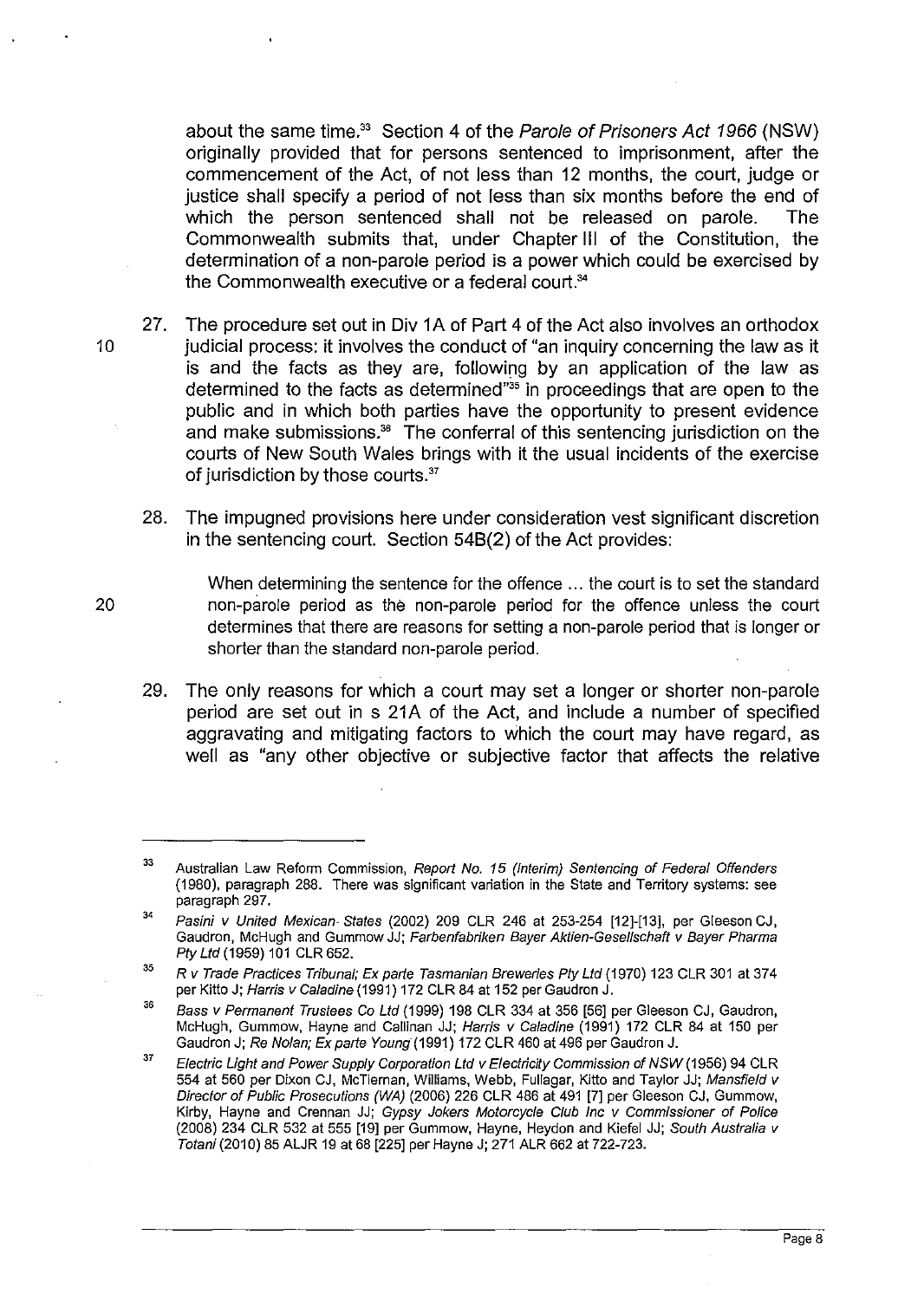seriousness of the offence".<sup>38</sup> There is nothing unusual in an Act of Parliament prescribing the permitted considerations to which regard may be had in exercising a discretion, particularly in the context of a sentencing discretion.39 Moreover, it is accepted that a Commonwealth law may permissibly alter the way in which a judicial discretion is to be exercised.<sup>40</sup>

- 30. As such, if the Commonwealth Parliament enacted provisions of the type found in Div 1A of Part 4 of the Act, their conferral of a function on a court exercising federal jurisdiction would not interfere with the exercise by that court of the judicial power of the Commonwealth, nor would it be otherwise 10 inconsistent with the exercise of such power. The provisions do not purport to direct the manner and outcome of the exercise of jurisdiction in a manner that would constitute an "impermissible intrusion" into the judicial power of the Commonwealth.41 Nor do the provisions seek to enlist a court in the implementation of a legislative or executive plan by a judicial process which is used to lend legitimacy to the implementation of that plan, as was the case with the legislation the subject of the High Court's decision in South Australia  $v$  Totani.<sup>42</sup> The impugned provisions here under consideration set out the procedure by which the sentencing function is to be exercised, including prescription of standard non-parole periods which are subject to change in 20 the exercise of judicial discretion, leaving the court to be the ultimate arbiter of the sentence to be imposed.
	- 31. The facility to increase or to reduce the standard non-parole period is antithetical to the applicant's characterisation of the impugned provisions as providing a "binding substantive role that impermissibly interferes with the flexibility of judicial discretion".<sup>43</sup> To the contrary, the impugned provisions were intended to,<sup>44</sup> and indeed do, maintain a broad discretion in the sentencing court.

<sup>38</sup>  Section 21A(1)(c). As such, it is also consistent with the importance which judges should attach to the objective seriousness of the offence for which the person is being sentenced: see, for example, R v Dodd (1991) 57 A Crim R 349 at 354 per Gleeson CJ, Lee CJ at CL and Hunt J.

<sup>39</sup>  See, for example, Crimes Act 1914 (Cth), s 16A (which was discussed in Hili v The Queen (2010) 85 ALJR 195; 272 ALR 465); Penalties and Sentences Act 1992 (Old), s 9(2); Criminal Law (Sentencing) Act 1988 (SA), s 10; Sentencing Act 1995 (NT), s 5(2).

<sup>40</sup>  Nicholas v The Queen (1998) 193 CLR 173. See also, Lodhi v The Queen (2007) 179 A Crim R 470, in which the New South Wales Court of Criminal Appeal accepted the constitutionality of s 31(8) of the National Security Information (Criminal and Civil Proceedings) Act 2004 (Cth), which required a court to give the "greatest weight" to national security matters in deciding whether to make orders in relation to the disclosure of· infomnation in a federal criminal proceeding.

<sup>41</sup>  See Chu Kheng Lim v Minister for Immigration (1992) 176 CLR 1 at 36-37 per Brennan, Deane and Dawson JJ.

<sup>42</sup>  (2010) 85 ALJR 19; 271 ALR 662.

<sup>43</sup>  Applicant's submissions, paragraph 25.

<sup>44</sup>  New South Wales, Parliamentary Debates, Legislative Assembly, 23 October 2002 (Bob Debus, Attorney-General, Minister for the Environment, Minister for Emergency Services, and Minister ASSisting the Premier on the Arts): "The scheme being introduced by the Government today provides further guidance and structure to judicial discretion. These reforms are primarily aimed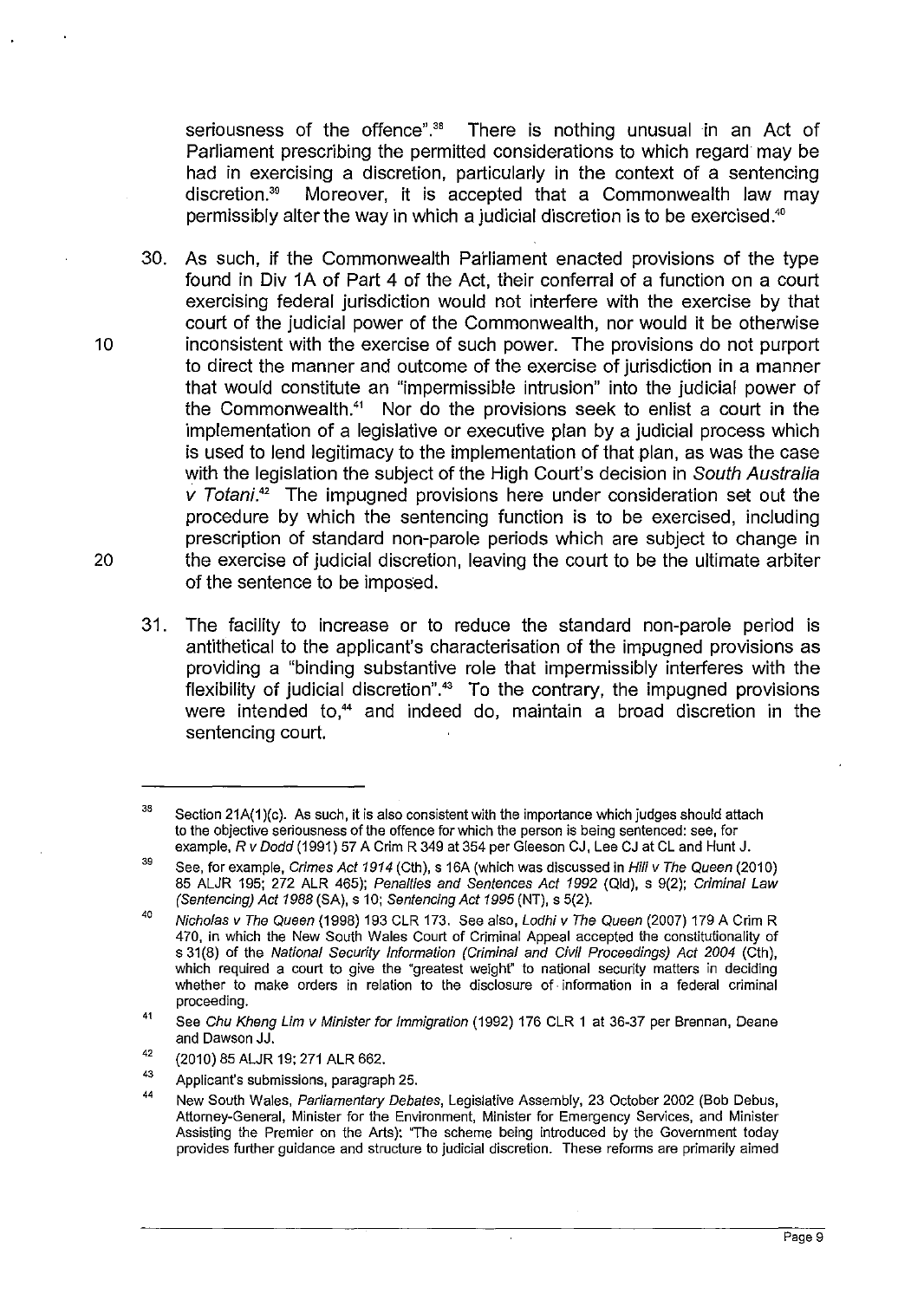- 32. Section 54B(4) specifically requires the court to make a record of its reasons for increasing or decreasing the non-parole period. The provision of reasons is a normal incident of the judicial process.<sup>45</sup>
- 33. A procedure such as that found in Div 1A of Part 4 of the Act is typical of the exercise of judicial power. It confers upon the court a broad discretion, constrained only by the standard non-parole period,<sup>46</sup> and the prescribed matters to which regard must be had in increasing or decreasing the standard non-parole period. $47$  No question arises that the breadth of the discretion is such as to deny it the character of judicial power or to "involve 10 the exercise of authority by recourse to non-legal norms".48 Furthermore, the outcome of the exercise of that discretion results in the pronouncement of a sentence which is capable of being the subject of an appeal to the High Court, consistently with s 73 of the Constitution.<sup>49</sup> The impugned provisions provide standards capable of judicial evaluation on such an appeal. The specification of such standards is an unexceptional exercise of legislative power.50
	- 34. . The very breadth of the discretion vested in the court to increase or decrease the standard non-parole period is clearly demonstrated by the Court of Criminal Appeal's reasoning in this case.
- 20 35. RS Hulme J (with whom Giles JA and Latham J agreed) had regard<sup>51</sup> to the standard non-parole periods for the offences for which the applicant was convicted contained in the Table in Div 1A of Part 4 of the Act.<sup>52</sup> namely 15 years for the drugs offence<sup>53</sup> and ten years for the firearms offence.<sup>54</sup> In

- 51 Rv Mahmud [2010] NSWCCA 219 at [4]: AB 131-132.
- 52 See the Table set out after s 54D of the Act.
- 53 See s 25(2) of the Drug Misuse and Trafficking Act 1985 (NSW), referred to at item 19 of the Table.

at promoting consistency and transparency in sentencing and also promoting public understanding of the sentencing process. By preserving judicial discretion we ensure that the criminal system is able to recognise and assess the facts of an individual case. This is the mark of a criminal justice system in a civilised society. By preserving judicial discretion, we ensure that when, in an individual case, extenuating circumstances call for considerations of mercy, considerations of mercy may be given".

<sup>45</sup>  Public Service Board of New South Wales v Osmond (1986) 159 CLR 656 at 667 per Gibbs CJ (with whom the other members of the Court relevantly agreed), citing Housing Commission (NSW) v Tatmar Pastoral Co [1983] 3 NSWLR 378 at 386 per Mahoney JA.

<sup>46</sup> See the Table set out after s 54D of the Act.

<sup>47</sup>  See s 54B(2) of the Act, which is extracted at paragraph 28 above.

<sup>48</sup>  Baker v The Queen (2004) 223 CLR 513 at 532 [42] per McHugh, Gummow, Hayne and Heydon JJ. See also, Hinch v Hogan (2011) 85 ALJR 398 at 419 [80], per Gummow, Hayne, Heydon, Crennan, Kiefel and Bell JJ; 275 ALR 408 at 432; Thomas v Mowbray (2007) 233 CLR 307 at 331-334 [20]-[28] per Gleeson CJ, 344-348 [71]-[82], 349-351 [88]-[92],507-508 [596] per Callinan J; Attorney·General (Commonwealth) v Alinta Lld (2008) 233 CLR 542 at 553-554 [14], 597 [168]-[169] per Crennan and Kiefel JJ.

<sup>49</sup>  Contrast the applicant's submissions at paragraphs 31-33.

<sup>50</sup>  Contrast Wong v The Queen (2001) 207 CLR 584 at 613-615 [80]-[83] per Gaudron, Gummow and Hayne JJ, 644 [168] per Callinan J. Contrast also applicant's submissions at, for example, paragraphs 27 and 34.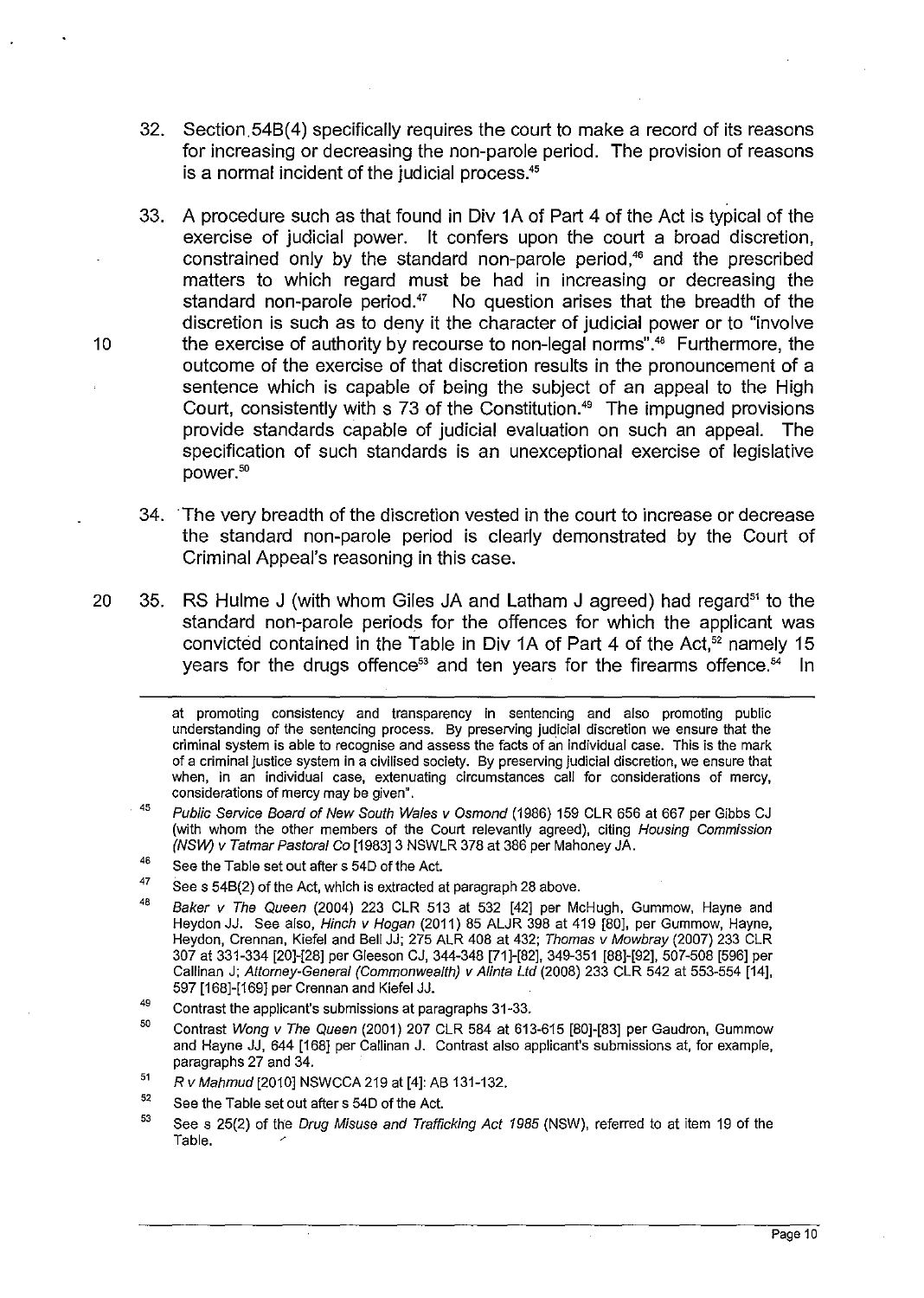relation to the latter offence, his Honour concluded that, having regard to the plea of guilty and the fact that this offence was below the mid-range of objective seriousness, "the standard non-parole period has no direct application but it remains as a guide".<sup>55</sup>

36. Having considered various factors relevant to the appropriate non-parole period which should be imposed, including the applicant's subjective circumstances, his Honour imposed a non-parole period of six and a half years in relation to the drugs offence and three years and nine months in relation to the firearms offence, both of which are significantly lower than the 10 standard non-parole period. In these circumstances, it is difficult to see how the impugned provisions amount to a "fixing" of the custodial sentence for an offence by the Parliament, as alleged by the applicant,<sup>56</sup> or a usurpation of the court's discretion. $57$  To the contrary, the sentencing procedure applied by RS Hulme J involved what is undoubtedly a procedure which is judicial in nature, namely the application of the sentencing law, as evinced by the provisions of Div 1A of Part 4, the ascertainment of the facts by which to apply that law, and the exercise of judicial discretion in so doing.<sup>58</sup>

37. In so far as the applicant contends that the impugned provisions are in the nature of a bill of attainder,<sup>59</sup> or a bill of pains and penalties, this contention is 20 misconceived. First, to put the contention in those terms is apt to distract. The real question, at least in the context of a Commonwealth law, is whether the provisions in the nature of those here impugned involve a purported exercise of the judicial power of the Commonwealth in a manner contrary to the separation of legislative and judicial powers for which Ch III of the Constitution provides.<sup>60</sup> Secondly, and in any case, there is an absence of the characteristics of such bills, namely a legislative adjudication of guilt as well as a legislative imposition of punishment by the Parliament. There is no infliction of punishment without a judicial. trial; that is to say, the sentencing process "does not operate independently of a judicial determination of

<sup>54</sup>  See s 51D(2) of the Firearms Act 1996 (NSW), referred to at item 23 of the Table.

<sup>55</sup>  Rv Mahmud [2010] NSWCCA 219 at [72]: AB 160. Contrast the applicant's characterisation of the sentencing procedure as involving the "fixing" of a non-parole period: see paragraph 36 below.

<sup>56</sup>  Applicant's submissions, paragraphs 27, 39-40.

<sup>57</sup>  Applicant's submissions, paragraph 42.

<sup>58</sup>  Fencott v Muller (1983) 152 CLR 570 at 608 per Mason, Murphy, Brennan and Deane JJ; D'Orta-Ekenaike v Victoria Legal Aid (2005) 223 CLR 1 at 20 [43] per Gleeson CJ, Gummow, Hayne and Heydon JJ.

<sup>59</sup> Applicant's submissions, paragraph 40. See the discussion of the nature of a bill of attainder in Polyukhovich v The Commonwealth (1991) 172 CLR 501 at 535-537 per Mason CJ, 646 per Dawson J, 721-722 per McHugh J. See also, Kariapper v Wijesinha [1968] AC 717 at 736 per Sir Douglas Menzies (delivering the judgment of the Board).

<sup>60</sup>  Polyukhovich v The Commonwealth (1991) 172 CLR 501 at 649-650 per Dawson J. Contrast the question that arises in respect of an express and specific prohibition on bills of attainder, such as that which applies under the United States Constitution (Art I, s 9, cl 3 of the US Constitution provides: "No Bill of Attainder or ex post facto Law shall be passed". Article I, s 10, cl1 provides: "No State shall ... pass any Bill of Attainder, [or] ex post facto law"). This distinction is made clear by Mason CJ in Polyukhovich v The Commonwealth (1991) 172 CLR 501 at 534.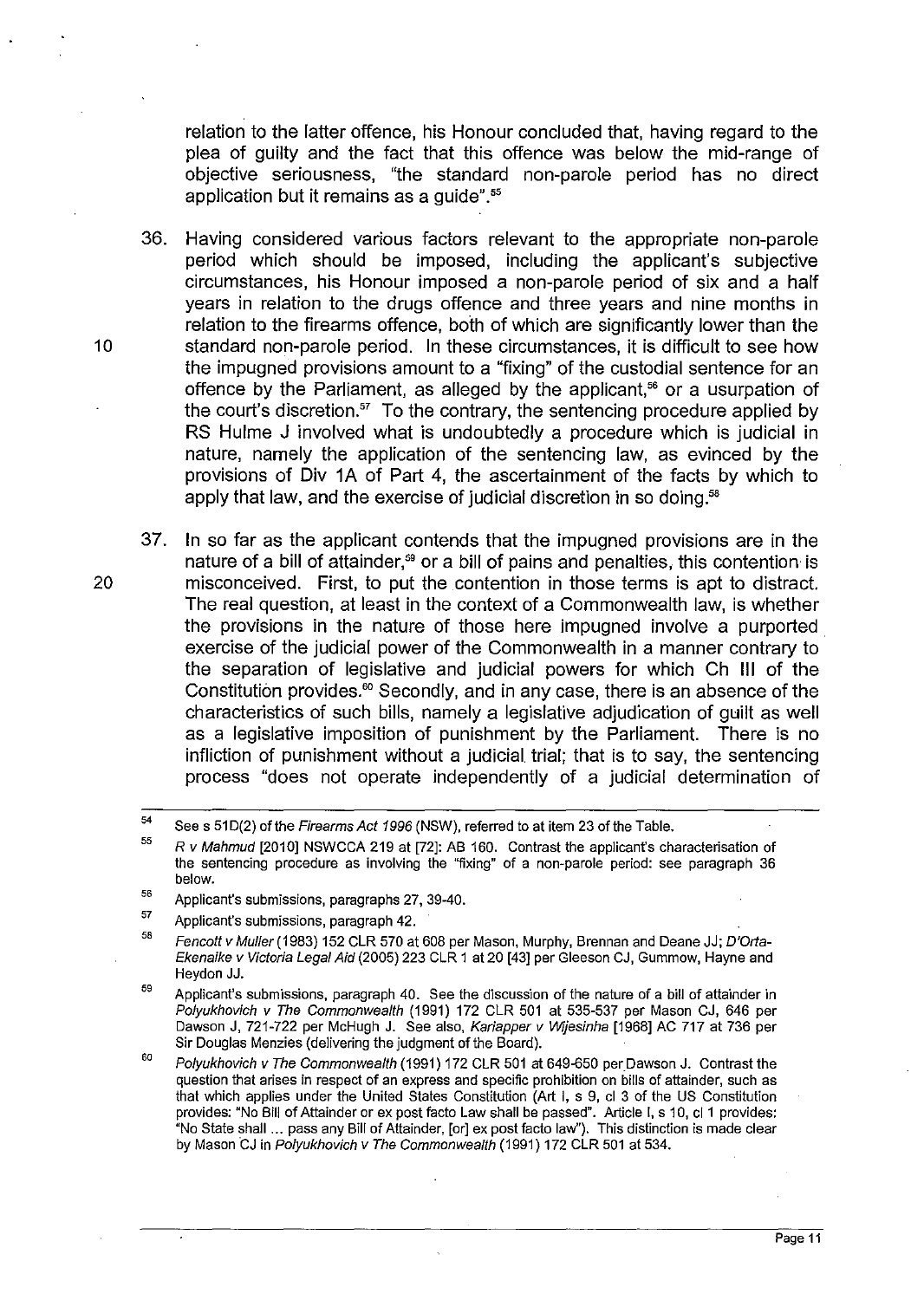liability".<sup>61</sup> To the contrary, Div 1A of Part 4 of the Act applies only after a conviction has been secured and the person is to be sentenced. Thirdly, the impugned provisions do not adjudge "a specific person or specific persons guilty of an offence constituted by past conduct and [impose] punishment in respect of that offence".<sup>62</sup> To so contend misunderstands that the Act is a legislative instrument of general application to all persons who have been convicted of certain specified offences. Fourthly, there is no question of its retrospective operation.

## **Conclusion**

- 10 38. There is nothing in the impugned provisions that has the effect that a court is required to "do something which is substantially inconsistent or incompatible with the continuing subsistence, in every aspect of its judicial role, of its defining characteristics as a court".<sup>63</sup> The very nature of judicial power often involves the application of a law enacted by the Parliament which imposes a duty on the court to exercise a power if specified criteria are met. The sentencing function prescribed by Div 1A of Part 4 of the Act is such a duty.
	- 39. As Brennan CJ said in Nicholas v The Queen:<sup>64</sup>

It is the faithful adherence of the courts to the laws enacted by the Parliament, however undesirable the courts may think them to be, which is the guarantee of 20 public confidence in the integrity of the judicial process and the protection of the courts' repute as the administrator of criminal justice.

- 40. The determination by the New South Wales Parliament of a standard nonparole period (which remains amenable to change in the exercise of the sentencing discretion by operation of s 54B(2) of the Act) reflects the Parliamentary intention that, for certain specified offences, there should be a standard non-parole period by reference to which the sentencing discretion should be exercised. Nothing in Ch **III** of the Constitution prevents such an enactment.
- 41. For these reasons, the applicant's constitutional objection to Div 1A of Part 4 30 of the Act is not such as to warrant the grant of special leave to appeal.

<sup>61</sup>  International Finance Trust Co Lld v New South Wales Crime Commission (2009) 240 CLR 319 at 367 [99] per Gummow and Bell JJ. See also, 389 [167] per Heydon J; Fardon v Attorney-General (Qld) (2004) 223 CLR 575 at 621 [118J per Gummow J, at 654-656 [218J-[219J per Callinan and Heydon JJ.

<sup>62</sup>  Polyukhovich v The Commonwealth (1991) 172 CLR 501 at 535 per Mason CJ.

<sup>63</sup> Totani v South Australia (2010) 85 ALJR 19 at 43 [70J per French CJ; 271 ALR 662 at 688-689. Contrast also, Totani v South Australia (2010) 85 ALJR 19 at 52 [132] per Gummow J, 111-112 [427J-[428J per Crennan and Bell JJ, 115 [443J per Kiefel J; 271 ALR 662 at 701, 781, 785; International Finance Co Lld v New South Wales Crime Commission (2009) 240 CLR 319 at 355 [56] per French CJ, 366-367 [97] per Gummow and Bell JJ, 386 [159] per Heydon J.

<sup>64</sup>  (1998) 193 CLR 173 at 197 [37J. See also, 275-276 [242J per Hayne J. Brennan CJ's statement was cited with approval by Gleeson CJ in Baker v The Queen (2004) 223 CLR 513 at 519-520 [61.